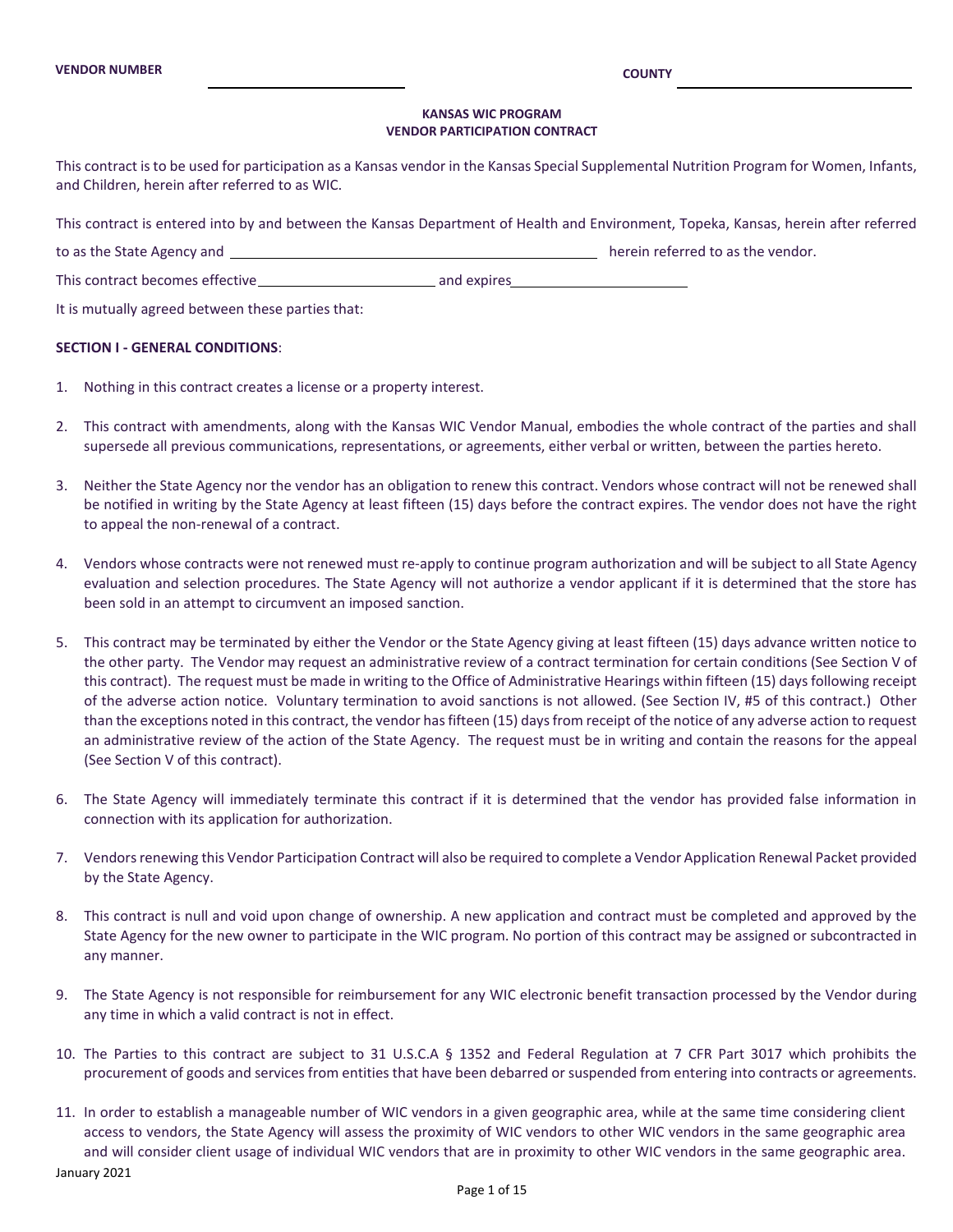Contracts with those Vendors whose client usage falls below an established standard may be terminated. Terminations based on the lack of usage may occur prior to the end of the standard three-year contract term. Contracts in this situation will be terminated on September 30. The State Agency's determination of inadequate or adequate client access is not subject to an administrative review.

- 11.1 Proximity standards triggering a review: Rural Counties: Vendors located within 5 miles of other WIC vendors; Urban Counties: Vendors located within 1 mile of other WIC vendors.
- 11.2 Client Usage Standards:

 Rural Counties: Vendor must average 25 clients for the months of April, May and June. Urban Counties: Vendor must average 100 clients for the months of April, May and June.

- 12 Using the current vendor selection criteria, the State Agency may reassess the vendor at any time during the contract period. The State Agency will terminate the vendor contract if the vendor fails to meet the current vendor selection criteria.
- 13 In accordance with Federal Law and U.S. Department of Agriculture policy, parties to this contract are prohibited from discriminating on the basis of race, color, national origin, sex, age, or disability.

To file a program complaint of discrimination, complete the USDA Program Discrimination Complaint Form, (AD-3027) found online at: [http://www.ascr.usda.gov/complaint\\_filing\\_cust.html,](http://www.ascr.usda.gov/complaint_filing_cust.html) and at any USDA office, or write a letter addressed to USDA and provide in the letter all of the information requested in the form. To request a copy of the complaint form, call (866)632-9992. Submit your completed form or letter to USDA by:

Mail: U.S. Department of Agriculture, Office of the Assistant Secretary for Civil Rights, 1400 Independence Avenue, SW, Washington D.C. 20250-9410; or by fax: (202)690-7442; Email: [program.intake@usda.gov.](mailto:program.intake@usda.gov)

### **SECTION II - STATE AGENCY RESPONSIBILITIES**

The State Agency agrees to:

- 1. Provide appropriate training and written materials to the vendor regarding program regulations, policies and procedures.
- 2. Monitor the Vendor for compliance with program regulations, policies and procedures.
- 3. Take appropriate action to maintain vendor compliance with program regulations, policies and procedures.
- 4. Evaluate the Vendor for continued participation in the WIC program.
- 5. Reimburse the Vendor for those WIC electronic benefit transactions properly processed for reimbursement according to the requirements outlined in this contract and detailed in the Kansas WIC Vendor Manual.
- 6. Reserve the right to deny reimbursement for any or all WIC electronic benefit transactions improperly processed for reimbursement, and may demand refunds for reimbursements already made on any or all improperly processed WIC electronic benefit transactions submitted for reimbursement, or may offset future reimbursements to vendor for the amount of the claim.
- 7. Provide an appropriate process for the Vendor to appeal decisions made by the WIC program that adversely affects the vendor. (See Section V of this contract and the "Vendor's Right to Administrative Review" section of the Vendor Manual.)
- 8. Notify all vendors of changes to policies that affect vendors before changes are implemented.
- 9. Maintain vendor confidentiality. Information that may be provided to others includes name, address, telephone number, email/website, store type and authorization status.
- 10. Encourage the commercial development to integrate eWIC functions within Electronic Cash Register Systems (ECR) for vendors not currently using an integrated eWIC system.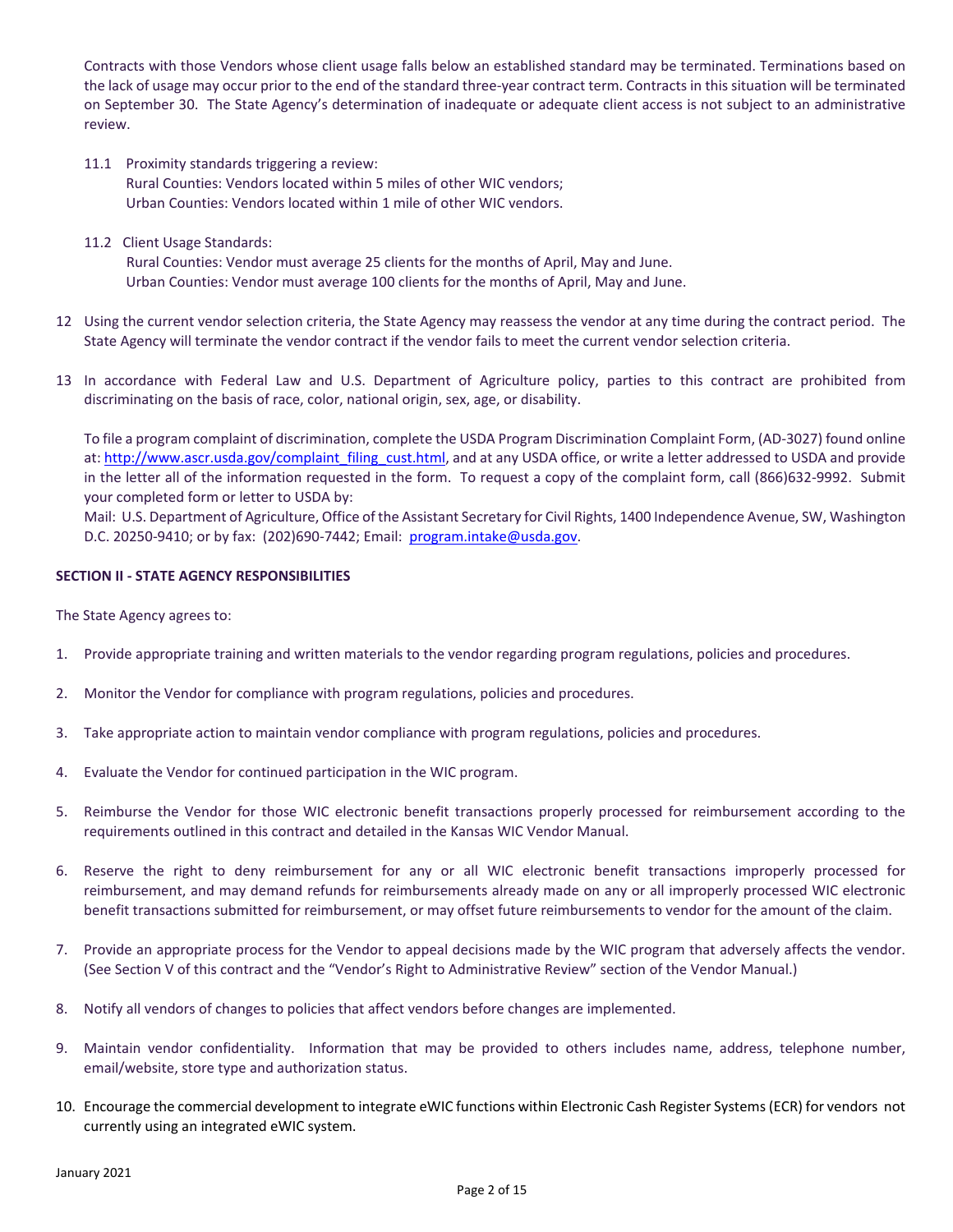- 11. Provide WIC-only (single-function), stand-beside Point-of-Sale (POS) devices for non-integrated ECR systems as needed in those areas not currently being served by an integrated eWIC system, based on the store's average monthly WIC redemptions, number of cash registers or other agreed upon factors, if applicable. Kansas WIC will be responsible for ongoing maintenance, processing fees, and operational costs of WIC-only (single-function), stand-beside equipment. Costs of integrated systems and/or multifunction equipment will be paid by the Vendor, unless Kansas WIC determines the vendor is necessary for participant access. Any costs paid by the Kansas WIC Program will be cost allocated to pay only estimated or actual costs attributed to the WIC program.
- 12. Provide networks and host processing for eWIC transactions that provide on-line and real time approval, twenty-four (24) hours a day, seven (7) days a week at least 99.9% of the time. Occasionally system maintenance will occur and will be scheduled between 1am and 5am local time.
- 13. Make available daily the most current Approved Product List (APL) containing the products that are approved for redemption by the Kansas WIC program.
- 14. Establish a calculated Peer Group Not To Exceed (NTE) amount for each WIC approved food item and use this NTE in reimbursing vendors for items purchased by the eWIC cardholder.
- 15. Reimburse (settle to) the Vendor for all approved eWIC transactions that are processed in accordance with applicable state and federal rules and requirements. If eWIC transactions are found to be improperly processed, payment will be denied by the Program. Settlement will make use of commercial payment system settlement practices. Settlement amounts may differ from requested amounts because:

15.1 The price of the food items within a transaction exceeds the NTE amount designated by the WIC program for that food item; 15.2 Adjustments for previous transactions are applied.

- 16 Issue a claim, when appropriate, and bill the Vendor for payments the State Agency has already made to the vendor in error, or upon detection of a program violation. Vendors have thirty (30) calendar days to pay the claim. Failure to pay the claim shall result in future payments being withheld to offset the claim.
- 17 Prohibit processing fees from being charged by KDHE or KDHE's eWIC Contractor to WIC vendors using WIC only, stand-beside POS devices.

# **SECTION III - VENDOR RESPONSIBILITIES**

The Vendor agrees to:

- 1. Sell to WIC clients only those foods approved according to the current WIC approved food list. The quantities of food provided shall not exceed the quantities specified through the electronic benefit transaction.
- 2. Attend and otherwise receive all required vendor training, thoroughly inform and train all appropriate store employees on program requirements and be accountable for actions of all employees involved in the handling of WIC electronic benefit transactions.
- 3. Comply with all policies and procedures as set forth in the current Kansas WIC Vendor Manual.
- 4. Permit State and Local Agency representatives to conduct on-site evaluation and monitoring visits to determine compliance with the requirements of the WIC program. When requested, Vendor must provide inventory records and access to electronic benefit transactions processed on the day of the evaluation or monitoring visit. Evaluation and monitoring visits shall include, but not be limited to: verifying that the store has a minimum stock of WIC foods and copies of current WIC vendor program information; obtaining current shelf prices of WIC foods in stock, and giving technical assistance to vendors when needed.
- 5. Cooperate with State and Local Agency staff, USDA officials, and appointed investigative personnel conducting compliance or investigation activities.
- 6. Offer WIC clients the same courtesies offered to other customers, including, but not limited to, equal access to checkout lanes, non-restricted shopping hours, and allowing WIC clients full access to all WIC approved foods sold by the Vendor.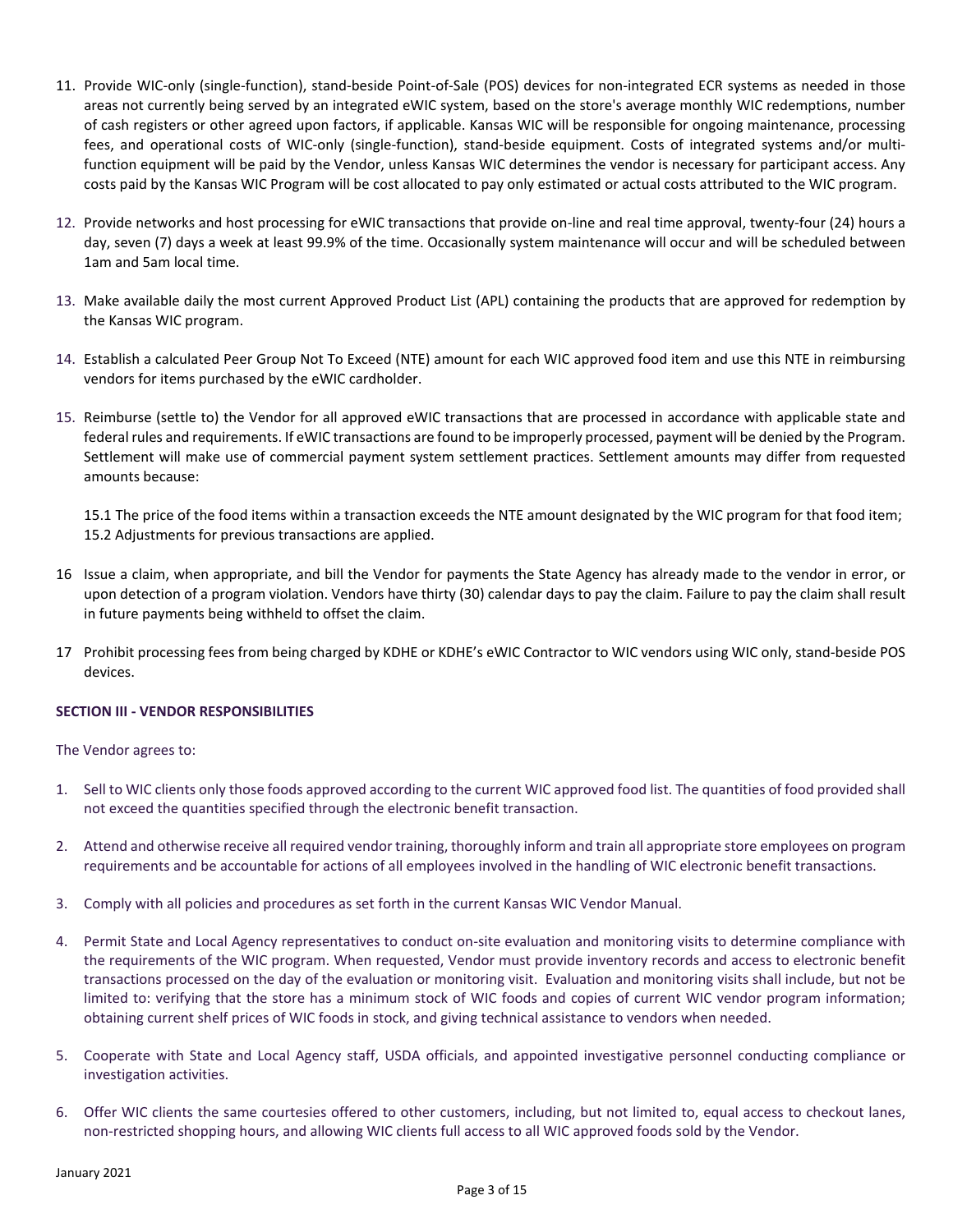- 7. Not use or allow incentives, give-a-ways, specials, or the like, for the purpose of encouraging or otherwise specifically enticing WIC clients to redeem their WIC benefits at the store. Vendor agrees to use only simple notices such "We Accept Kansas eWIC Cards".
- 8. Notify the Local WIC Agency or the State Agency in writing at least fifteen (15) days in advance of when the store ceases operation, changes ownership, name, or location. In these instances, except for a name change and/or close proximity location change, the State Agency shall terminate the vendor contract.
- 9. Submit a properly completed "Price Assessment" (PA) report indicating the requested price information to the State Agency by the specified due date. This assessment will be requested twice annually and is used to determine the Not-To-Exceed (NTE) reimbursement amount for WIC foods.
- 10. Sell no WIC foods past the manufacturer's expiration/best if sold by date printed on the package and/or container.
- 11. Collect no sales tax on purchases made with a WIC electronic benefit transaction.
- 12. Allow WIC clients to use manufacturer or store issued coupons to purchase WIC foods.
- 13. Seek no reimbursement, directly or indirectly, from WIC clients under any circumstances in connection with a WIC electronic benefit transaction.
- 14. Seek reimbursement from the WIC program only for foods and quantities sold in connection with a WIC electronic benefit transactions and only for food purchased by WIC clients using eWIC cards.
- 15. Post the State approved WIC decal in a highly visible location to indicate that WIC clients may redeem benefits at the Vendor's location.
- 16. Remove the WIC decal when the store ceases to be a WIC vendor.
- 17. Obtain written permission of the State Agency to use WIC shelf labels not provided by the WIC program.
- 18. Not use the WIC acronym or the WIC logo in the name under which the Vendor is registered or in the name under which the Vendor does business. However, the Vendor may use "We accept the Kansas eWIC Card" when advertising their store.
- 19. Maintain the required minimum stock requirements for WIC foods. (See Minimum Stock Requirements in the Vendor Manual).
- 20. Charge a price for foods purchased by WIC customers the same as the current price charged to non-WIC customers.
- 21. Supply no unauthorized food or non-food items, cash or credit (including rain checks) in exchange for WIC benefits.
- 22. Supply no cash or other items to WIC clients who attempt to return WIC foods for cash or non-WIC items.
- 23. Ensure that no conflict of interest exists between the vendor and either State Agency or Local Agency WIC staff.
- 24. Ensure the Vendor is accountable for its owners, officers, managers, agents and employees who commit vendor violations.
- 25. Ensure the Vendor complies with the non-discrimination provisions as contained in the Kansas WIC Vendor Manual and in this contract.
- 26. Ensure the Vendor complies with all vendor selection criteria throughout the contract period, including any changes to the criteria.
- 27. Purchase infant formula from the list of approved sources provided by the State Agency. The Vendor shall request approval prior to purchasing any formula from a source not on the approved list. Approval will come from the State Agency after an investigation and if the new source is approved, the source will then be placed on the approved list for distribution to all vendors.
- 28. Implement certified Electronic Cash Register (ERC)/Point-of-Sale (POS) system (integrated or a "stand-beside" system in those areas not currently being served by an integrated eWIC system) prior to accepting eWIC benefit cards for purchase in accordance with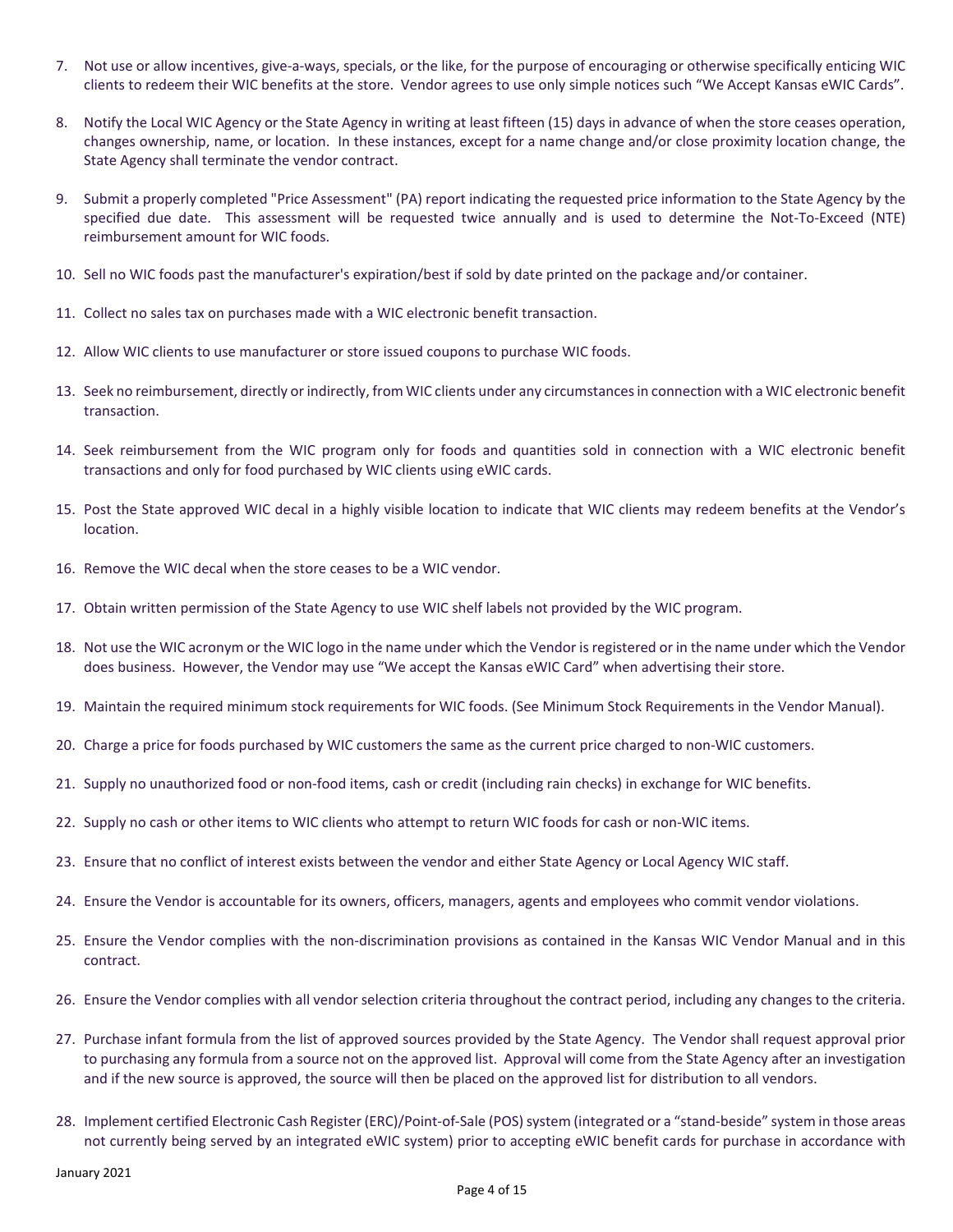28.1USDA-FNS WIC EBT Operating Rules and the

28.2USDA-FNS WIC Technical Implementation Guide

28.3 All eligible integrated ECR/POS systems must be capable of processing on-line, real time eWIC transactions that originate from the Kansas WIC program and the use of a Kansas eWIC card

- 29 Process all eWIC transaction types that are required by the WIC program. At minimum this includes: balance inquiry (without requiring a purchase to be made), purchase, void, reversal and cash value for authorized fruits and vegetables.
- 30 Accept liability for any redemption of eWIC benefits:
	- 30.1 For which an approval has not been received from the WIC program.
	- 30.2 For the incorrect redemption of benefits (e.g. providing an item not authorized by the WIC program or not available in the cardholder's account).
	- 30.3 The WIC program may deny payment for improperly transacted WIC purchases or may initiate a claim for payments already made for improper eWIC purchases.
- 31 Accept as payment in full for each WIC authorized product purchased, the lesser of (i) the shelf price requested for the product or (ii) the WIC program calculated Not-To-Exceed (NTE) amount for that product. Coupon Discounts, coupon reductions, price matching or free items must be applied to the purchase transaction prior to accepting payment from the eWIC cardholder.
- 32 Ensure that the most current Kansas Approved Product List (APL) is downloaded to the Vendor's ECR system or stand-beside device every 24 hours.
- 33 Scan (or manually enter) the actual Universal Product Code (UPC) that is affixed to or associated with the item actually being purchased by the WIC client. Vendor is prohibited from scanning or manually entering any UPC code that is not affixed to or associated with the actual item being purchased by the WIC client, or using any UPC code as a substitute, replacement or otherwise not actually affixed to or associated with the actual item being purchased by the WIC client.
- 34 Adhere to the International Federation for Produce Standards (IFPS) for product look-up codes (PLU) for the purpose of eWIC transactions. Any unique fruit/vegetable UPC or PLU created by the store (e.g. any UPC starting with a '2') must be mapped to a PLU recognized by the IFPS.
- 35 Ensure that the price associated with the UPC code in the ERC/POS system is not greater than the price displayed on the package, container, shelf, or other signage in the store for the purchased item. Vendor is responsible for updating price changes in the ECR/POS system including, but not limited to, changes due to sales or other promotions.
- 36 Provide timely transaction documentation as requested and fully cooperate in the resolution of any dispute arising in relation to eWIC transactions.
- 37 Maintain required records for the greater of three (3) years after final payment is received or after all pending matters have been resolved. This includes the Vendor's purchase and inventory records for approved WIC food items which the Vendor has claimed reimbursement from the WIC Program.
- 38 Request state re-certification at least 60 days in advance if the Vendor or the company that supports the Vendor's ECR system revises the ECR system in any manner that impacts its eWIC transaction processing capabilities. Maintain a Kansas eWIC program certified in-store ECR system in a manner necessary to ensure system availability for eWIC redemption processing during all hours the Vendor is open. The Vendor's failure to maintain a state-certified ECR system on an on-going basis that ensures system compliance with WIC policies and procedures, transacts cash value, and ensures the accuracy of data, shall result in termination of the Vendor Participation Contract.
- 39 Ensure the certified in-store eWIC transaction process allows a reasonable degree of security for protecting the Personal Identification Numbers (PINs) used by WIC participants. Only the WIC participant may enter the PIN to initiate the transaction. The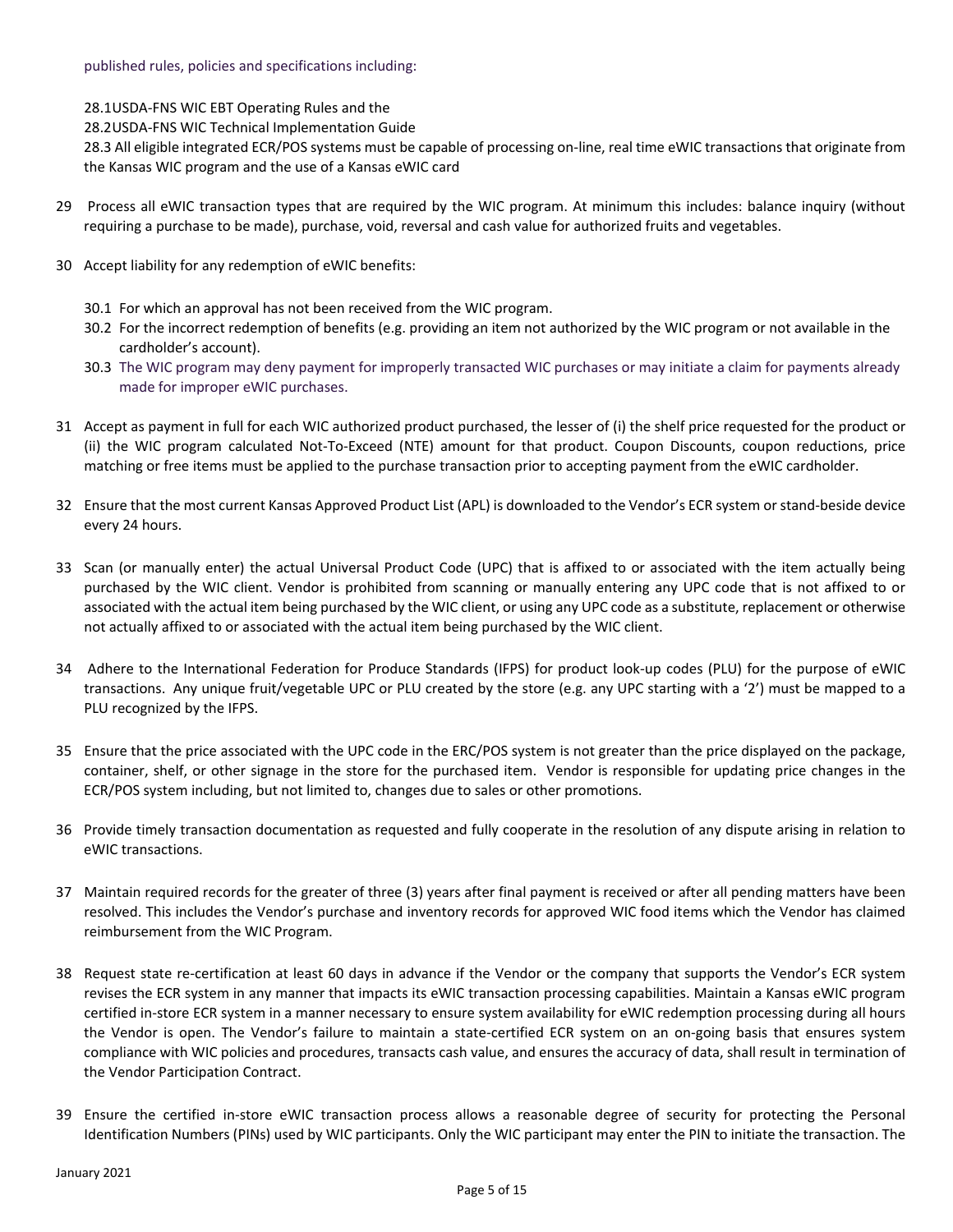vendor shall not enter the PIN for the WIC participant. The eWIC card must be present at the time of purchase. The card number may be manually keyed if the magnetic stripe is not functioning correctly only if the card is present.

- 40 Maintain strict confidentiality of all client and WIC-related system data. No WIC-related information may be provided to any nonparty person or entity without the prior written approval of the Kansas WIC Program.
- 41 Provide the eWIC cardholder with a receipt, which at a minimum, shows the store name and address, the date of the transaction, the product(s) purchased, the price charged for each item, and the remaining balance of available WIC benefits.
- 42 Any eWIC cards found in the store or on the store property, if left unclaimed for twenty four (24) hours, shall be returned to: Kansas Department of Health & Environment, Nutrition and WIC Services, 1000 SW Jackson St., Ste 220, Topeka, KS 66612.
- 43 Vendors that have at least \$2 million dollars in total annual food sales (WIC and non-WIC) must have one eWIC capable lane for every \$11,000 in monthly WIC redemptions up to a total of four eWIC capable lanes or the number of lanes at the location, whichever is less. All other vendors must have one lane for every \$8,000 in monthly WIC redemptions. Vendors shall not restrict eWIC cardholders to a single lane when multiple lanes are eWIC capable.
- 44 Authorized vendors using a non-integrated stand-beside POS device may elect to provide eWIC processing capabilities to more lanes than the minimum number required by WIC regulations. If this option is elected, any additional costs incurred must be directly paid by the vendor unless pre-approved by the program. The vendor must contract with the Kansas eWIC Contractor for all stand beside POS equipment and support services.
- 45 Provide a current, active email address that is monitored at least weekly, for timely responses and/or resolutions of program requirements and to receive communications from the Kansas WIC program.
- 46 A WIC Vendor that utilizes a Value Added Reseller (VAR), an Acquirer, or a Third Party Processor (TPP) shall require that the entity is able to accurately process eWIC transactions. The vendor is responsible for expenses, costs and fees related to the utilization of a VAR, an Acquirer or a TPP.

# **SECTION IV - CONTRACT VIOLATIONS AND APPLICABLE SANCTIONS**

Parties to this contract agree to the following provisions regarding contract violations and sanctions for contract violations:

- 1. The State Agency may disqualify a vendor or impose a Civil Money Penalty (CMP) for contract violations. The State Agency shall give a fifteen (15) day notice before imposing a sanction, except for the sanction of permanent disqualification as a result of a conviction of trafficking or other illegal sales of WIC benefits, in which case the State Agency must take immediate action upon receipt of the sanction notice by the vendor.
- 2. The State Agency shall disqualify a vendor from the WIC program who is disqualified from the USDA Supplemental Nutrition Assistance Program (SNAP) unless inadequate client access is determined. Vendor disqualifications as a result of disqualification from SNAP are not subject to administrative review, fair hearing or judicial appeal. A disqualification from the WIC program as a result of disqualification from the SNAP shall be for the same length of time and may begin at a later date than the SNAP disqualification.
- 3. Disqualification from the WIC program may also result in the vendor's disqualification from SNAP. Such disqualification is not subject to administrative or judicial appeal under the SNAP. The State Agency shall notify the Food and Nutrition Service, United States Department of Agriculture, of all WIC disqualifications and CMP's.
- 4. The State Agency shall sanction vendors based on the contract violations described in the Kansas WIC Vendor Manual. As an alternative to a standard sanction, the State Agency may impose a CMP when it is determined that limiting client access to a WIC vendor would be unacceptable to the program. The State Agency shall not give a CMP for a third or subsequent violation. A third or subsequent violation will result in the required sanction.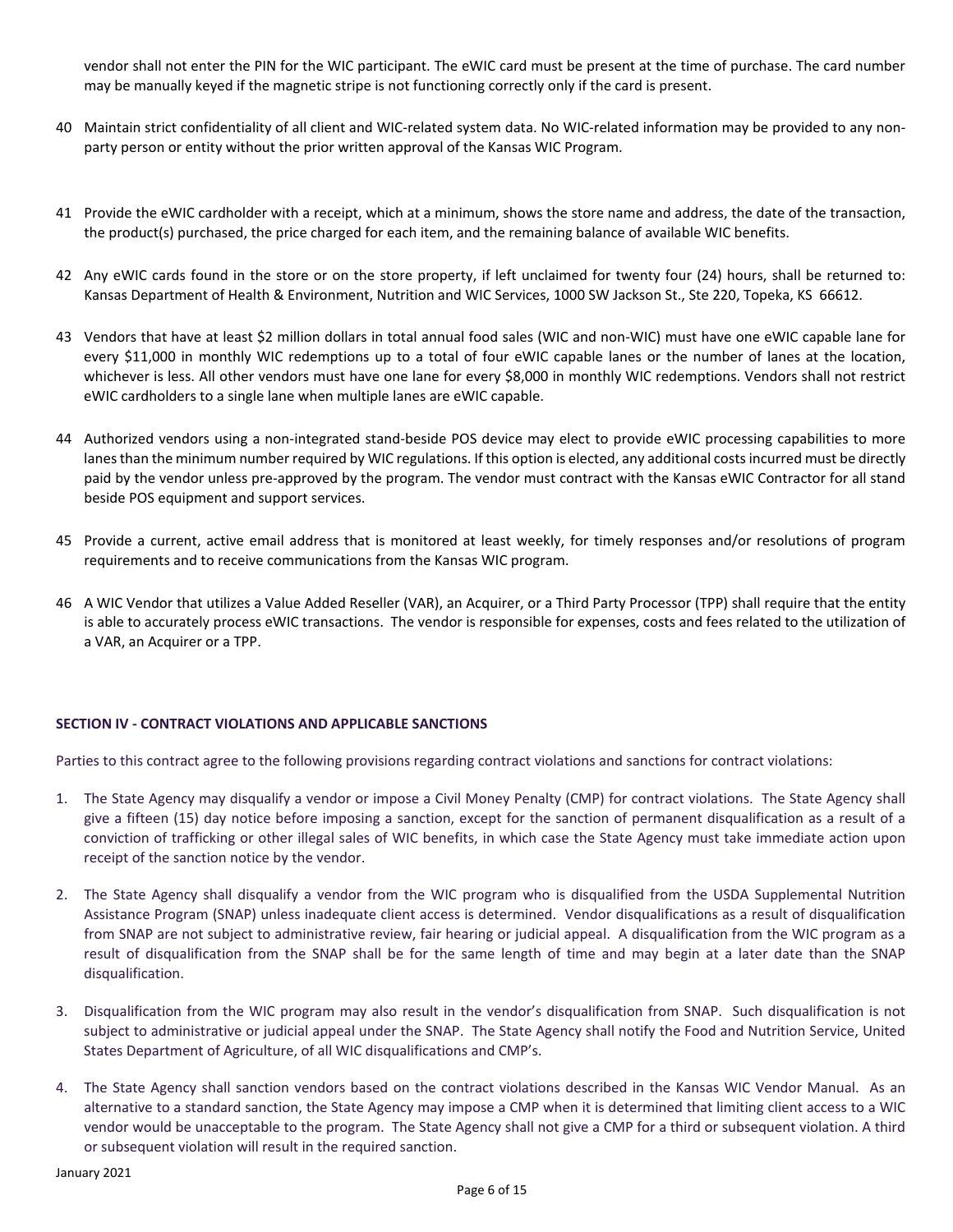- 5. The State Agency shall not accept a vendor's voluntary withdrawal from the WIC program or the non-renewal of a vendor's contract as an alternative to imposing sanctions.
- 6. The determination of whether or not a pattern of violations exists is made by the State Agency. Generally, a "pattern" is defined as two to three replications of the same violation.
- 7. The State Agency will notify a vendor in writing of the initial occurrence of a violation if that violation requires a pattern of occurrences before imposing a sanction against the vendor. This notification will occur before imposing a sanction unless notification would compromise an investigation.
- 8. If disqualified under any provisions of this contract, this contract will be terminated and the vendor must reapply for authorization to participate in the WIC program.
- 9. In conjunction with a contract violation or sanction, reimbursement from the vendor to the State Agency may be required for all WIC electronic benefit transactions, or those electronic benefit transactions selected by the State Agency, which were transacted during a specified period determined by the State Agency.
- 10. Convicted vendors, even if the decision is later overturned, are not entitled to receive compensation for revenues lost as a result of a disqualification.
- 11. Federal Program Sanctions:
	- 11.1 Permanent disqualification from participation in the WIC program for vendors convicted of trafficking or engaged in other illegal sales of WIC benefits (buying or selling WIC benefits for cash or other considerations). The State Agency may impose a CMP in lieu of a disqualification for this violation when it determines, in the State Agency's sole discretion, that disqualification of the vendor would result in inadequate client access or that the vendor had, at the time of the violation, an effective policy and program in effect to prevent trafficking, and the ownership of the vendor was not aware of, did not approve of, and was not involved in the conduct of the violation.
	- 11.2 Six (6) year disqualification from participation in the WIC program for vendors found trafficking or engaged in other illegal sales of WIC benefits (buying or selling WIC benefits for cash or other considerations) as a result of a WIC program investigation.
	- 11.3 Three (3) year disqualification from participation in the WIC program for the following violations:
		- 11.3.1 Selling Alcoholic Beverages or Tobacco products in exchange for WIC benefits. Only one incidence is necessary to trigger the mandatory three-year disqualification.
		- 11.3.2 A pattern of claiming reimbursement for WIC transactions that are in excess of documented vendor inventory.
		- 11.3.3 A pattern of charging WIC customers more for food than non-WIC customers, or charging more than the shelf price for WIC foods.
		- 11.3.4 A pattern of receiving, transacting, and/or redeeming WIC benefits outside of authorized channels, including the use of an unauthorized vendor and/or an unauthorized person.
		- 11.3.5 A pattern of providing credit or non-food items in exchange for WIC benefits.
	- 11.4 One (1) year disqualification from participation in the WIC program for the following violations: 11.4.1 A pattern of providing unauthorized foods in exchange for WIC benefits.
- 12. Kansas WIC vendors determined to be in violation of WIC program policies and procedures, federal regulations, state statutes, the WIC Vendor Participation Contract or the Vendor Manual shall be sanctioned as indicated below. Refer to the Kansas WIC Vendor Manual for State Agency Violation details.

The Kansas WIC program detects violations through monitoring, undercover buys, data analysis and reports from WIC clients and Local Agencies and the general public. Vendors who commit fraud and abuse may be prosecuted under federal, state and local laws and may be fined or imprisoned in addition to program sanctions. Vendor violations may be intentional or unintentional. The Kansas WIC program may refer vendors who commit fraud and/or abuse of the WIC program to federal, state or local authorities for prosecution under applicable statutes. The WIC program has two levels of violations: those that result in Kansas WIC program sanctions and those that result in federally mandated sanctions.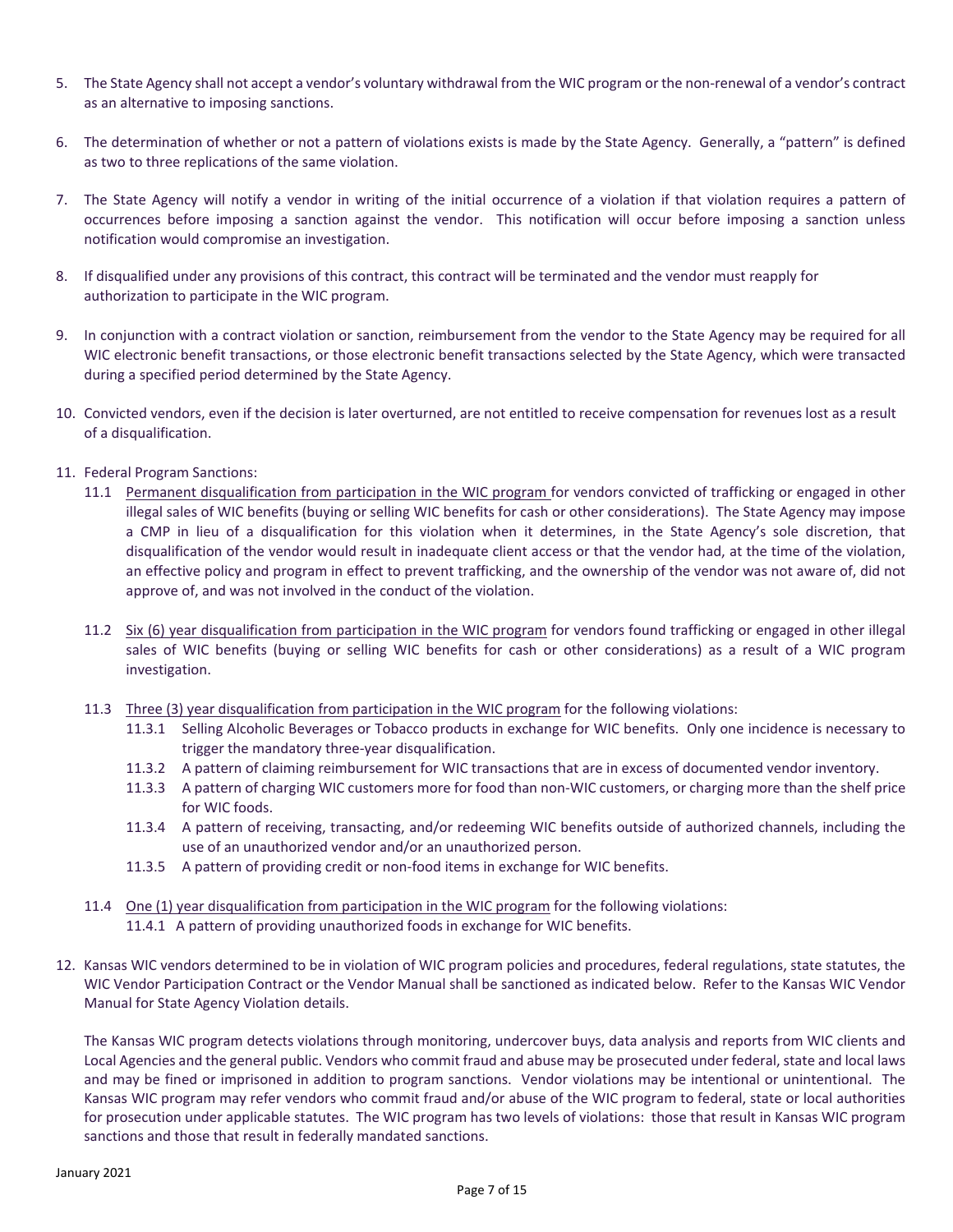In addition to the sanctions mandated by federal regulations, the State Agency will institute program sanctions. Each instance of a violation of Kansas WIC program rules has a set point value. The accumulation of fifteen (15) findings points or more within vendor's contract period will result in termination of the Vendor Participation Contract and a six month (6) disqualification from the Kansas WIC Program.

| <b>Occurrence</b> | <b>Sanction</b>                                            | <b>Points</b> | <b>Time Frame</b>                                             |  |
|-------------------|------------------------------------------------------------|---------------|---------------------------------------------------------------|--|
| First             | Warning Letter with possible Mandatory Training session(s) | $3 - 5$       |                                                               |  |
| Second            | \$100.00 fine                                              | $6 - 9$       | Points will accumulate<br>for the vendor's contract<br>cycle. |  |
| <b>Third</b>      | \$250.00 fine                                              | $10 - 14$     |                                                               |  |
| Fourth            | Termination of Contract and six (6) month disqualification | 15            |                                                               |  |

- 12.1 Second Sanction: When a vendor, who previously has been assessed a sanction for any of the violations in this section receives another sanction for any of these violations, the State Agency shall double the second sanction. CMP's may only be doubled up to the limits allowed.
- 12.2 Third or Subsequent Sanction: When a vendor, who previously has been assessed two or more sanctions for any of the violations in this section receives another sanction for any of these violations, the State Agency shall double the third sanction and all subsequent sanctions. The State Agency shall not impose a CMP in lieu of disqualification for third or subsequent sanctions.
- 12.3 Civil Money Penalties: A CMP may be imposed on a vendor whose disqualification from the WIC Program would cause inadequate client access. The CMP is calculated as follows: (1) determine the vendor's average monthly redemptions for at least the 6-month period ending with the month immediately preceding the month during that the notice of administrative action is dated; (2) multiply the average monthly redemptions figure by 10 percent; and (3) multiply the product from Step 2 by the number of months for which the vendor would have been disqualified. This is the amount of the CMP, provided that it does not exceed \$11,000.00. In addition, the total amount of CMP's imposed for multiple violations investigated as part of a single investigation must not exceed \$49,000.00. The State Agency may authorize the use of installment plans for the collection of CMP's. If a vendor does not pay an imposed CMP or fails to pay a CMP within thirty (30) days of written notice of CMP, or fails to maintain an agreed upon installment payment plan, the State Agency shall disqualify the vendor.
- 12.4 Criminal Prosecution: The State Agency shall request prosecution by Local or State authorities if it appears that fraud or theft has occurred in the WIC program. A vendor who commits fraud or abuse of the program is liable to prosecution under applicable Federal, State or Local laws. Under 7 CFR § 246.23, those who have willfully misapplied, stolen or fraudulently obtained program funds shall be subject to a fine of not more than \$25,000 or imprisonment for not more than five years or both, if the value of funds is \$100 or more. If the value is less than \$100, the penalties are a fine of not more than \$1,000 or imprisonment for not more than one year or both.

# **SECTION V- ACTIONS SUBJECT TO ADMINISTRATIVE REVIEW AND REVIEW PROCEDURES**

In advance of an Administrative Review, Vendors are encouraged to resolve areas of conflict with the State WIC Agency before pursuing this option. Most issues can be resolved at this less formal stage.

Authorized WIC vendors have the responsibility to comply with WIC program regulations, policies and procedures. As indicated in this contract, the State Agency may impose sanctions on vendors for non-compliance. These sanctions range from warning letters to permanent disqualification from participation in the WIC program. Refer to Section IV of the Vendor Participation Contract for a full description of the sanctions.

- 1. Vendor's Right to Administrative Review.
	- 1.1 The Local Agency and/or State Agency shall provide written notice of any adverse action taken against a vendor. The notice shall specify the action being taken, the effective date of the action, the reasons for the action, and explain the vendor's right to and the procedures to follow to obtain an administrative review. Notice must be given prior to any adverse action being taken, with the exception of disqualification due to conviction of trafficking WIC electronic benefit transactions.
	- 1.2 A vendor wishing to request an administrative review of an adverse action shall submit a written request via U.S. Mail or FAX for a review of the action. The written request must be made within fifteen (15) days of receipt of the notice of adverse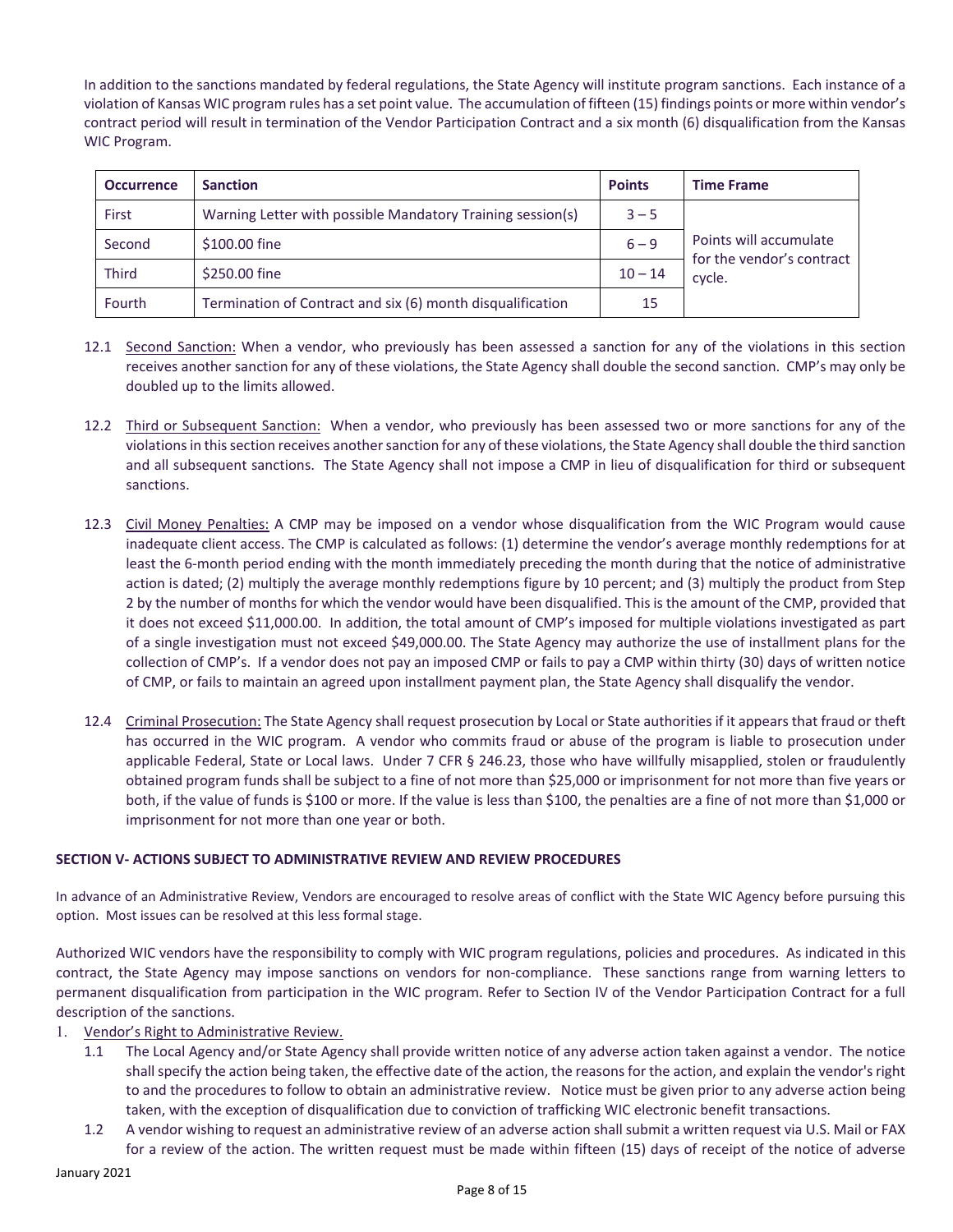action. The request for a review must include a summary of the reasons for requesting a review of the action. Requests for review shall be addressed to the Office of Administrative Hearings, 1020 South Kansas Avenue, Topeka, Kansas 66612-1327.

- 1.3 Appealing an action does not relieve the food vendor of responsibility for continued compliance with the terms of any written agreement or contract with the State Agency or Local Agency. Participating vendors who are disqualified from the program must reapply for authorization to participate. Applicants who are denied participation at application may appeal the denial, but shall not participate in the program while awaiting the decision.
- 1.4 The Office of Administrative Hearings shall not deny or dismiss a request for an administrative review unless:
	- 1.4.1 The written request is not received by the Office of Administrative Hearings within the time limit of 15 days from receipt of the notice of adverse action;
	- 1.4.2 The request is withdrawn in writing by the appellant or a representative;
	- 1.4.3 The appellant or a representative fails, without good cause, to appear at the scheduled hearing; or
	- 1.4.4 The request for review is regarding an adverse action that is not subject to administrative review.
- 1.5 When a vendor is disqualified due in whole or in part to violations in 7 CFR 246.12(l)(1), such notification must include the following statement: "This disqualification from WIC may result in disqualification as a retailer in the Food Stamp Program. Such disqualification is not subject to administrative or judicial review under the Food Stamp Program."
- 2 Effective Date of Adverse Actions against Vendors
	- 2.1 The State agency shall make denials of authorization and disqualifications effective on the date of receipt of the notice of adverse action. The State Agency must make all other adverse actions effective no earlier than 15 days after the date of the notice of adverse action and no later than 90 days after the date of the notice of adverse action. In the case of an adverse action that is subject to administrative review, the effective date of the adverse action shall be no later than the date the vendor receives the review decision.
	- 2.2 Decisions rendered under the administrative review procedures are the final state agency action. If a decision is rendered as a result of a hearing and the vendor expresses an interest in pursuing a higher review of the decision, the Presiding Officer shall explain any available state appeal procedures. If an appeal is not available or has been exhausted, the Presiding Officer shall explain the right to pursue judicial review of the decision. Kansas statutes allow individuals to file suit against the State of Kansas in District Courts.
- 3 Pre-hearing conference
	- 3.1 Prior to the official administrative review, a pre-hearing conference may be held. A pre-hearing conference is a conference between the parties or their counsel and the Presiding Officer to discuss matters relevant to a full hearing. A pre-hearing conference may be conducted in person or over the telephone. If the issue cannot be resolved, the Presiding Officer shall schedule a tentative hearing date.
	- 3.2 At the pre-hearing conference, the proceeding may, with the agreement of all parties and the concurrence of the Presiding Officer, be converted to an administrative review or a summary proceeding for disposition of the matter as provided by the Kansas Administrative Procedure Act.
- 4 The following adverse actions are subject to administrative reviews:
	- 4.1 The denial of authorization to become a WIC vendor based on:
		- 4.1.1 the vendor selection criteria for competitive price;
		- 4.1.2 the vendor selection criteria for minimum variety and quantity of authorized supplemental foods;
		- 4.1.3 a determination that the vendor is attempting to circumvent a sanction;
		- 4.1.4 the vendor selection criteria for business integrity;
		- 4.1.5 the vendor selection criteria for a current SNAP disqualification or CMP for hardship;
		- 4.1.6 a State Agency-established vendor selection criteria if the basis of the denial is a WIC vendor sanction or a SNAP withdrawal of authorization or disqualification;
		- 4.1.7 the State Agency's vendor limiting criteria;
		- 4.1.8 the vendor submitted its application outside the time frames during which applications are being accepted and processed as established by the State Agency;
		- 4.1.9 the vendor submitted its application and expects that 50% of their food sales revenue will be from WIC redemptions,
		- 4.1.10 the application of peer group criteria;
		- 4.1.11 the process of identifying a vendor as an above-50-percent vendor; and
		- 4.1.12 the fact vendor is not authorized by SNAP;
	- 4.2 The termination of a current WIC Vendor contract:
		- 4.2.1 for cause; or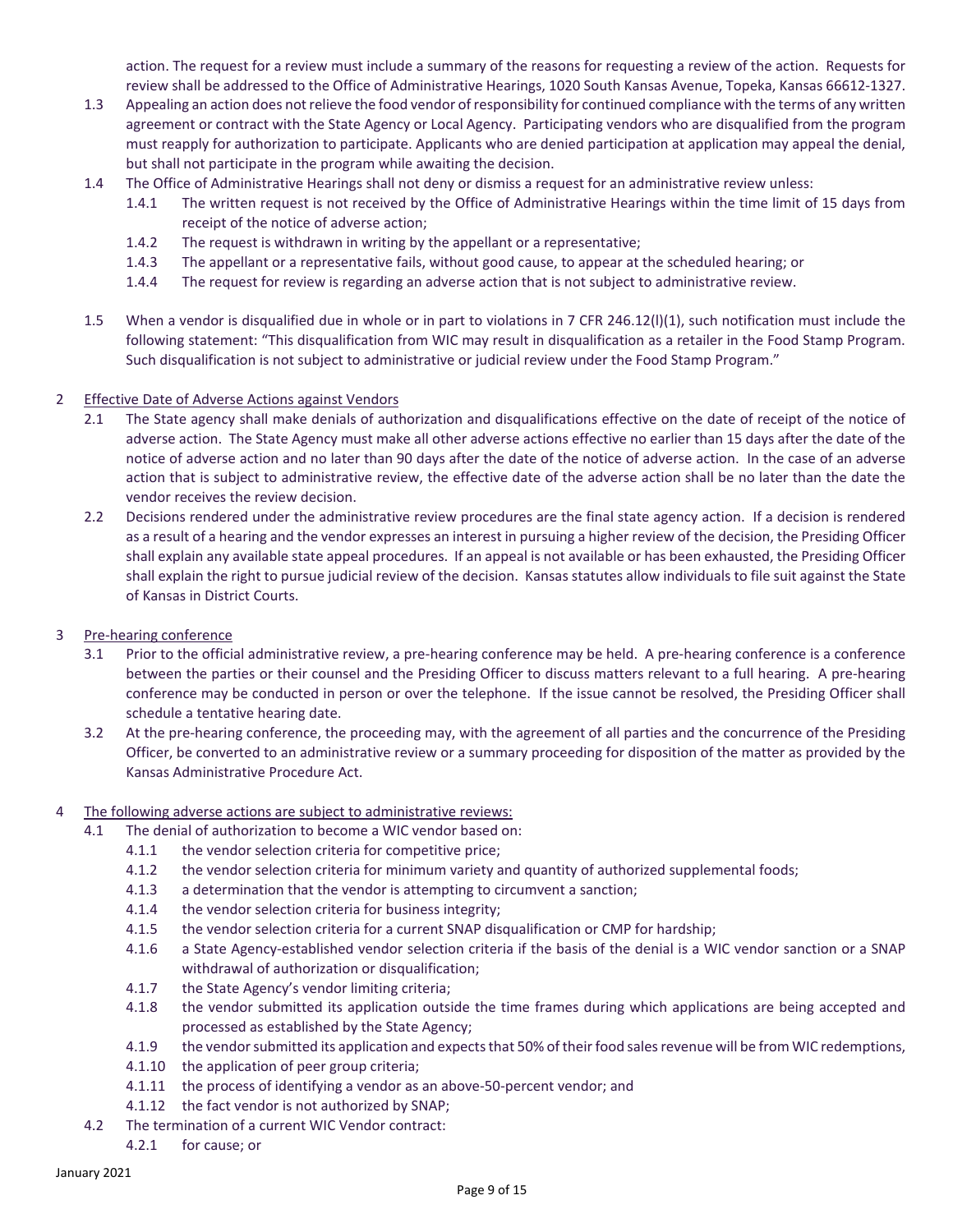- 4.2.2 because of a change in ownership or location or cessation of operations.
- 4.3 The disqualification of a current WIC vendor:
	- 4.3.1.1 based on a trafficking conviction;
	- 4.3.1.2 based on the imposition of a SNAP CMP for hardship;
	- 4.3.1.3 the imposition of a fine or a CMP in lieu of disqualification; or
	- 4.3.1.4 the disqualification or a CMP imposed in lieu of disqualification based on a mandatory sanction imposed by another WIC State Agency;
- 5 The following adverse actions are **NOT** subject to administrative review:
	- 5.1 the validity or appropriateness of the State Agency's vendor limiting or selection criteria;
	- 5.2 the validity or appropriateness of the State Agency's client access criteria and client access determinations;
	- 5.3 the validity or appropriateness of the State Agency's prohibition of incentive items;
	- 5.4 the State Agency's determination whether a vendor had an effective policy and program in effect to prevent trafficking and that the ownership of the vendor was not aware of, did not approve of, and was not involved in the conduct of the violation;
	- 5.5 the denial of authorization if the State Agency's vendor authorization is subject to the procurement procedures applicable to the State Agency;
	- 5.6 the expiration of a vendor's contract;
	- 5.7 disputes regarding electronic benefit transaction payments and vendor claims (other than the opportunity to justify or correct a vendor overcharge or other error, as permitted by 246.12(k)(3));
	- 5.8 the disqualification of a vendor as a result of disqualification from the Kansas Food Assistance Program;
	- 5.9 the State Agency's determination whether to notify a vendor when an investigation reveals an initial violation for which a pattern of violation must be established in order to impose a sanction; and
	- 5.10 the State Agency's determination to include or exclude an infant formula manufacturer, wholesaler, distributor or retailer from the approved list.
- 6 The procedures for an administrative review are:
	- 6.1 Step 1. The State Agency sends the vendor a written notification of the adverse action, the procedures to follow to obtain an administrative review with the Office of Administrative Hearings and the cause(s) for and the effective date of the action
	- 6.2 Step 2. The vendor submits a written request for an administrative review of the State Agency adverse action to the Office of Administrative Hearings.
	- 6.3 Step 3. The Office of Administrative Hearings replies in writing to the requesting party either denying the review and stating the reason for denial, or advising the requesting party at least ten days in advance of the time and place of the pre-hearing conference or administrative review.
	- 6.4 As part of the administrative review, the Office of Administrative Hearings must provide to the vendor:
		- 6.4.1 Adequate advance notice of the time and place of the administrative review to provide all parties involved sufficient time to prepare for the review;
		- 6.4.2 the opportunity to present its case and at least one opportunity to reschedule the administrative review date upon specific request;
		- 6.4.3 the opportunity to cross examine adverse witnesses;
		- 6.4.4 the opportunity to be represented by counsel if desired
		- 6.4.5 the opportunity to examine, prior to the hearing, the evidence upon which the State Agency's action is based;
		- 6.4.6 an impartial decision-maker whose determination is based solely on whether the State Agency has correctly applied Federal and State statutes, regulations, policies, and procedures governing the program, according to the evidence presented at the administrative review; and
		- 6.4.7 written notification of the review decision, including the basis for the decision. The written notification need not amount to a full opinion or contain formal findings of fact and conclusions of law. The written notification should be provided within 90 days from the date of receipt of a vendor's request for an administrative review. This time frame is only an administrative requirement and does not provide a basis for overturning the State Agency's adverse action if a decision is not made within the specified time frame.

### **SECTION VI - KANSAS DEPARTMENT OF ADMINISTRATION CONTRACTUAL PROVISIONS**:

- 1. It is expressly agreed that the terms of each and every provision below shall prevail and control over the terms of any other conflicting provision in any other document relating to any part of this contract.
- 2. This contract shall be subject to, governed by, and construed according to the laws of the State of Kansas.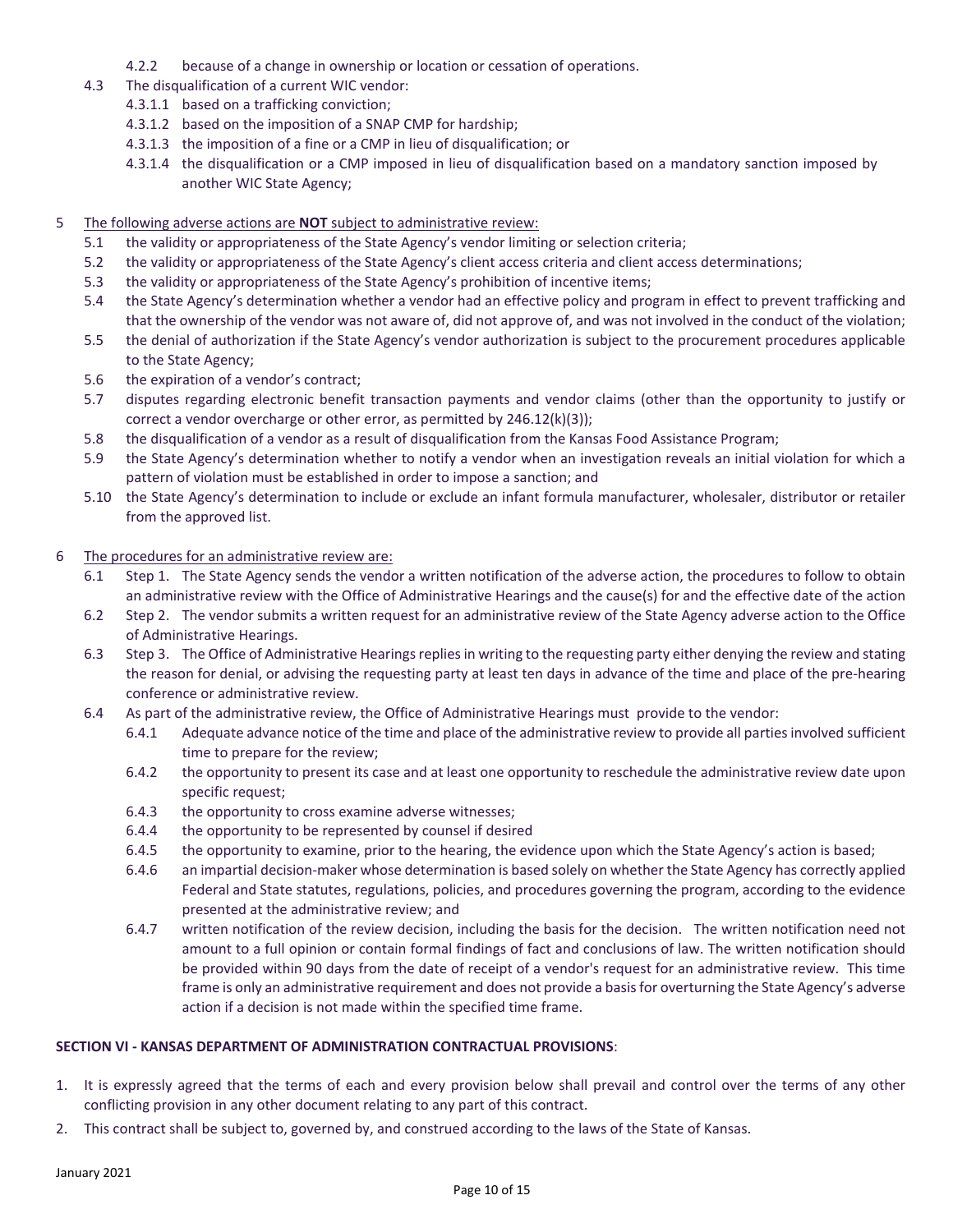- 3. If, in the judgment of the Director of Accounts and Reports, State Department of Administration, sufficient funds are not appropriated to continue the function performed in this contract and for the payment of the charges hereunder, State may terminate this contract at the end of its current fiscal year. State agrees to give written notice of termination to contractor at least thirty (30) days prior to the end of its current fiscal year, and shall give such notice for a greater period prior to the end of such fiscal year as may be provided in this contract, except that such notice shall not be required prior to ninety (90) days before the end of such fiscal year. Contractor shall have the right, at the end of such fiscal year, to take possession of any equipment provided by the State under the contract. State will pay to the contractor all regular contractual payments incurred through the end of such fiscal year, plus contractual charges incidental to the return of any such equipment. Upon termination of the contract by the State, title to any such equipment shall revert to contractor at the end of the State's current fiscal year. The termination of the contract pursuant to this paragraph shall not cause any penalty to be charged to the agency or the contractor.
- 4. Neither the State of Kansas nor any agency thereof shall hold harmless or indemnify any contractor beyond that liability incurred under the Kansas Tort Claims Act (K.S.A. 75-6101 et seq.).
- 5. The contractor agrees: (a) to comply with the Kansas Act Against Discrimination (K.S.A. 44-1001 et seq.) and the Kansas Age Discrimination in Employment Act (K.S.A. 44-1 11 et seq.) and the applicable Provisions of the Americans With Disabilities Act (42 U.S.C. 12101 et seq.) (ADA) and to not discriminate against any person because of race, religion, color, sex, disability, national origin or ancestry, or age in the admission or access to, or treatment or employment in, its programs or activities; (b) to include in all solicitations or advertisements for employees, the phrase "equal opportunity employer"; (c) to comply with the reporting requirements set out at K.S.A. 44-1031 and K.S.A. 44-1116; (d) to include those provisions in every subcontract or purchase order so that they are binding upon such subcontractor or vendor; (e) that a failure to comply with the reporting requirements of (c) above or if the contractor is found guilty of any violation of such acts by the Kansas Human Rights Commission, such violation shall constitute a breach of contract and the contract may be canceled, terminated or suspended in whole or in part by the contracting state agency or the Kansas Department of Administration; and (f) if it is determined that the contractor has violated applicable provisions of the ADA, such violation shall constitute a breach of contract and the contract may be canceled, terminated or suspended in whole or in part by the contracting state agency or the Kansas State Department of Administration.

The provisions of this paragraph number 5 (with the exception of those provisions relating to the ADA) are not applicable to a contractor who employs fewer than four employees during the term of such contract or whose contracts with the contracting state agency cumulatively total \$5,000 or less during this fiscal year of such agency.

- 6. This contract shall not be considered accepted, approved or otherwise effective until the statutorily required approvals and certifications have been given.
- 7. Notwithstanding any language to the contrary, no interpretation of this contract shall find that the State or any agency thereof has agreed to binding arbitration, or the payment or damages or penalties. Further, the State of Kansas and its agencies shall not agree to pay attorney fees and late payment charges beyond those available under the Kansas Prompt Payment Act (K.S.A. 75-6403), and no provision will be given effect which attempts to exclude, modify, disclaim or otherwise attempt to limit implied warranties of merchantability and fitness for a particular purpose.
- 8. By signing this contract, the representative of the contractor thereby represents that such person is duly authorized by the contractor to execute this document on behalf of the contractor and the contractor agrees to be bound by the provisions thereof.
- 9. The State of Kansas shall not be responsible for, nor indemnify a contractor for, any federal, state or local taxes, which may be imposed or levied upon the subject matter of this contract.
- 10. The State of Kansas shall not be required to purchase any insurance against loss or damage to any personal property to which this contract relates, nor shall this contract require the state to establish a "self-insurance" fund to protect against any such loss or damage. Subject to the provisions of the Kansas Tort Claims Act (K.S.A. 75-6101 et seq.), the vendor or lessor shall bear the risk of any loss or damage to any personal property in which vendor or lessor holds title.
- 11. No provision of this contract shall be construed as limiting the Legislative Division of Post Audit from having access to information pursuant to K.S.A. 46-1101 et seq.
- 12. The Eleventh Amendment to the United States Constitution is an inherent and incumbent protection with the State of Kansas and need not be reserved, but prudence requires the State to reiterate that nothing related to this contract shall be deemed a waiver of the Eleventh Amendment.
- 13. Funds provided through this contract shall not be given or received in exchange for the making of a campaign contribution. No part of the funds provided through this contract shall be used to influence or attempt to influence an officer or employee of any State of Kansas agency or a member of the Legislature regarding any pending legislation or the awarding, extension, continuation, renewal, amendment or modification of any government contract, grant, loan, or cooperative agreement.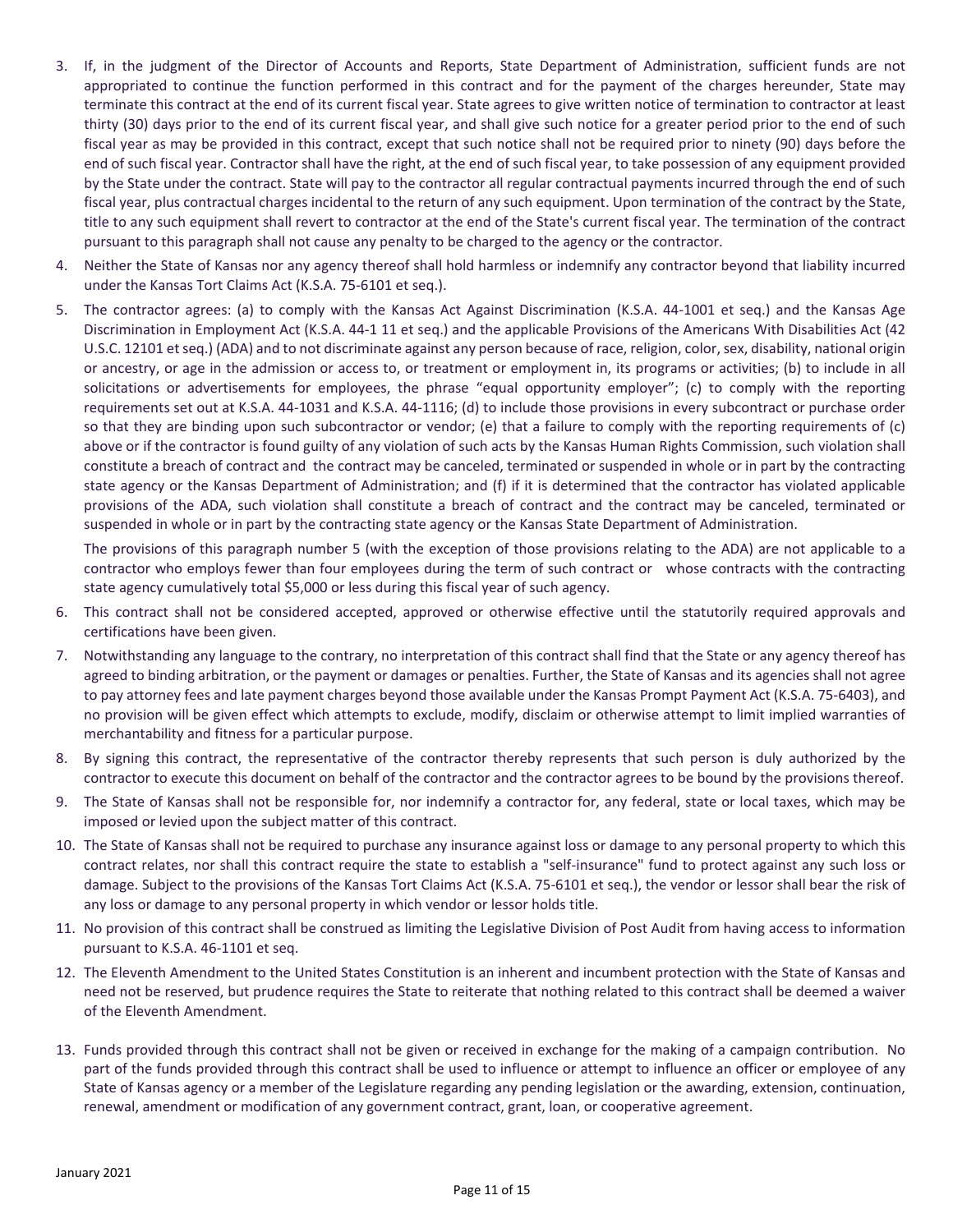### **SECTION VII - Compliance with the "Pilot Program for Enhancement of Contractor Employee Whistleblower Protections"**

Congress has enacted a law, found at 41 U.S.C. 4712, encouraging employees to report fraud, waste, and abuse. This law applies to all employees working for contractors, grantees, subcontractors and subgrantees on federal grants and contracts [for the purpose of this document, "Recipient of Funds"]. The National Defense Authorization Act (NDAA) for Fiscal Year 2013 (Pub. L. 112-239, enacted January 2, 2013) mandated a pilot program entitled, "PILOT PROGRAM FOR ENHANCEMENT OF CONTRACTOR EMPLOYEE WHISTLEBLOWER PROTECTIONS". 41 U.S.C. 4712 has been amended, enacting a permanent extension of the pilot program.

This program requires all grantees, their subgrantees and subcontractors to:

- Inform their employees working on any Federal award they are subject to the whistleblower rights and remedies of the pilot program;
- Inform their employees in writing of employee whistleblower protections under 41 U.S.C. 4712 in the predominant native language of the workforce; and,
- Contractors and grantees will include such requirements in any agreement made with a subcontractor or subgrantee.

Employees of a contractor, subcontractor, grantee [or subgrantee] may not be discharged, demoted, or otherwise discriminated against as reprisal for ''whistleblowing." In addition, whistleblower protections cannot be waived by any agreement, policy, form or condition of employment.

Whistleblowing is defined as making a disclosure "that the employee reasonably believes is evidence of any of the following:

- Gross mismanagement of a federal contract or grant;
- A gross waste of federal funds;
- An abuse of authority relating to a federal contract or grant;
- A substantial and specific danger to public health or safety; or,
- A violation of law, rule, or regulation related to a federal contract or grant (including the competition for, or negotiation of, a contract or grant).

To qualify under the statute, the employee's disclosure must be made to:

- A Member of Congress or a representative of a Congressional committee;
- An Inspector General;
- The Government Accountability Office;
- A federal employee responsible for contract or grant oversight or management at the relevant agency;
- An official from the Department of Justice, or other law enforcement agency;
- A court or grand jury; or,
- A management official or other employee of the contractor, subcontractor, grantee, or subgrantee who has the responsibility to investigate, discover, or address misconduct.

**The Recipient of Funds acknowledges that as a condition of receiving funds, it has complied with the terms of the "PILOT PROGRAM FOR ENHANCEMENT OF CONTRACTOR EMPLOYEE WHISTLEBLOWER PROTECTIONS", as amended, and has informed its employees in writing and in the predominant native language of the workforce, that by working on any Federal award, the employees are subject to the whistleblower rights and remedies.** 

### **SECTION VIII - Non-Debarment Certification and Warranty**

The Recipient of Funds acknowledges that KDHE is required to verify that any person or entity receiving funds has not been suspended, debarred or otherwise excluded from receiving federal funds. Verification may be accomplished by 1) checking the System for Award Management (SAM) at www.sam.gov; 2) obtaining a certification from the entity; or 3) by adding a clause or condition to the transaction.

**The Recipient of Funds, as a condition of receiving funds, certifies and warrants that neither it nor its principals are presently debarred, suspended, proposed for debarment, declared ineligible, or voluntarily excluded from participation in this transaction by any Federal department or agency, or by any department or agency of the State of Kansas.**

### **SECTION IX – Certification of Company Not Currently Engaged in a Boycott of Goods or Services from Israel**

In accordance with HB 2482, 2018 Legislative Session, the State of Kansas shall not enter into a contract with a Company to acquire or dispose of goods or services with an aggregate price of more than \$100,000, unless such Company submits a written certification that such Company is not currently engaged in a boycott of goods or services from Israel that constitutes an integral part of business conducted or sought to be conducted with the State. As a contractor entering into a contract with the State of Kansas, it is hereby certified that the Company listed below is not currently engaged in a boycott of Israel as set forth in HB 2482, 2018 Legislature.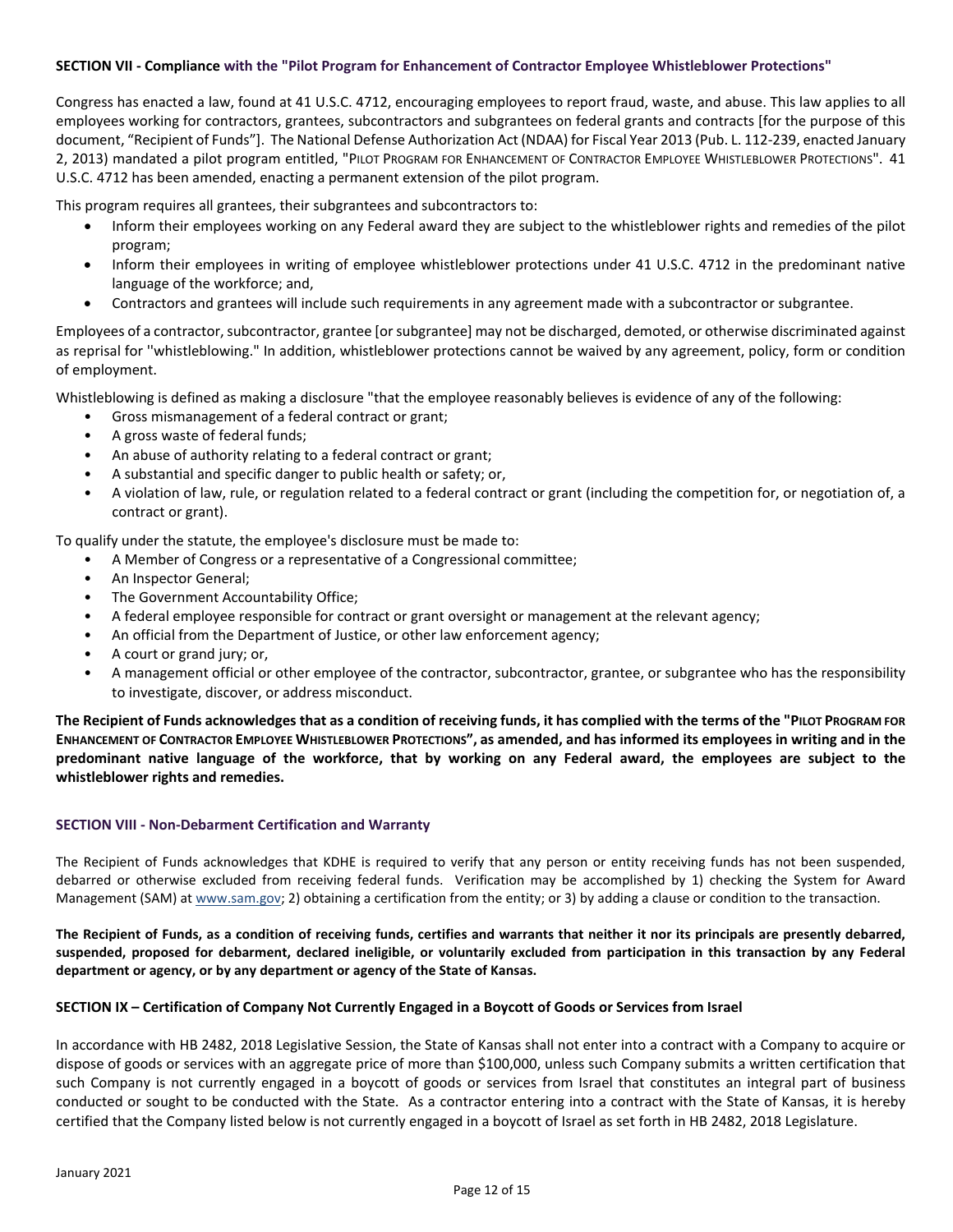### **SECTION X – Copy of the Kansas Policy Regarding Sexual Harassment**

- **WHEREAS,** sexual harassment and retaliation for sexual harassment claims are unacceptable forms of discrimination that must not be tolerated in the workplace; and
- **WHEREAS,** state and federal employment discrimination laws prohibit sexual harassment and retaliation in the workplace; and
- **WHEREAS,** officers and employees of the State of Kansas are entitled to working conditions that are free from sexual harassment, discrimination, and retaliation; and
- **WHEREAS,** the Governor and all officers and employees of the State of Kansas should seek to foster a culture that does not tolerate sexual harassment, retaliation, and unlawful discrimination.
- **NOW THEREFORE,** pursuant to the authority vested in me as Governor of the State of Kansas, I hereby order as follows:
	- 1. All Executive Branch department and agency heads shall have available, and shall regularly review and update at least every three years or more frequently as necessary, their sexual harassment, discrimination, and retaliation policies. Such policies shall include components for confidentiality and anonymous reporting, applicability to intern positions, and training policies.
	- 2. All Executive Branch department and agency heads shall ensure that their employees, interns, and contractors have been notified of the state's policy against sexual harassment, discrimination, or retaliation, and shall further ensure that such persons are aware of the procedures for submitting a complaint of sexual harassment, discrimination, or retaliation, including an anonymous complaint.
	- 3. Executive Branch departments and agencies shall annually require training seminars regarding the policy against sexual harassment, discrimination, or retaliation. All employees shall complete their initial training session pursuant to this order by the end of the current fiscal year.
	- 4. Within ninety (90) days of this order, all Executive Branch employees, interns, and contractors under the jurisdiction of the Office of the Governor shall be provided a written copy of the policy against sexual harassment, discrimination, and retaliation, and they shall execute a document agreeing and acknowledging that they are aware of and will comply with the policy against sexual harassment, discrimination, and retaliation.
	- 5. Matters involving any elected official, department or agency head, or any appointee of the Governor may be investigated by independent legal counsel.
	- 6. The Office of the Governor will require annual mandatory training seminars for all staff, employees, and interns in the office regarding the policy against sexual harassment, discrimination, and retaliation, and shall maintain a record of attendance.
	- 7. Allegations of sexual harassment, discrimination, or retaliation within the Office of the Governor will be investigated promptly, and violations of law or policy shall constitute grounds for disciplinary action, including dismissal.
	- 8. This Order is intended to supplement existing laws and regulations concerning sexual harassment and discrimination and shall not be interpreted to in any way diminish such laws and regulations. The Order provides conduct requirements for covered persons and is not intended to create any new right or benefit enforceable against the State of Kansas.
	- 9. Persons seeking to report violations of this Order, or guidance regarding the application or interpretation of this Order, may contact the Office of the Governor regarding such matters.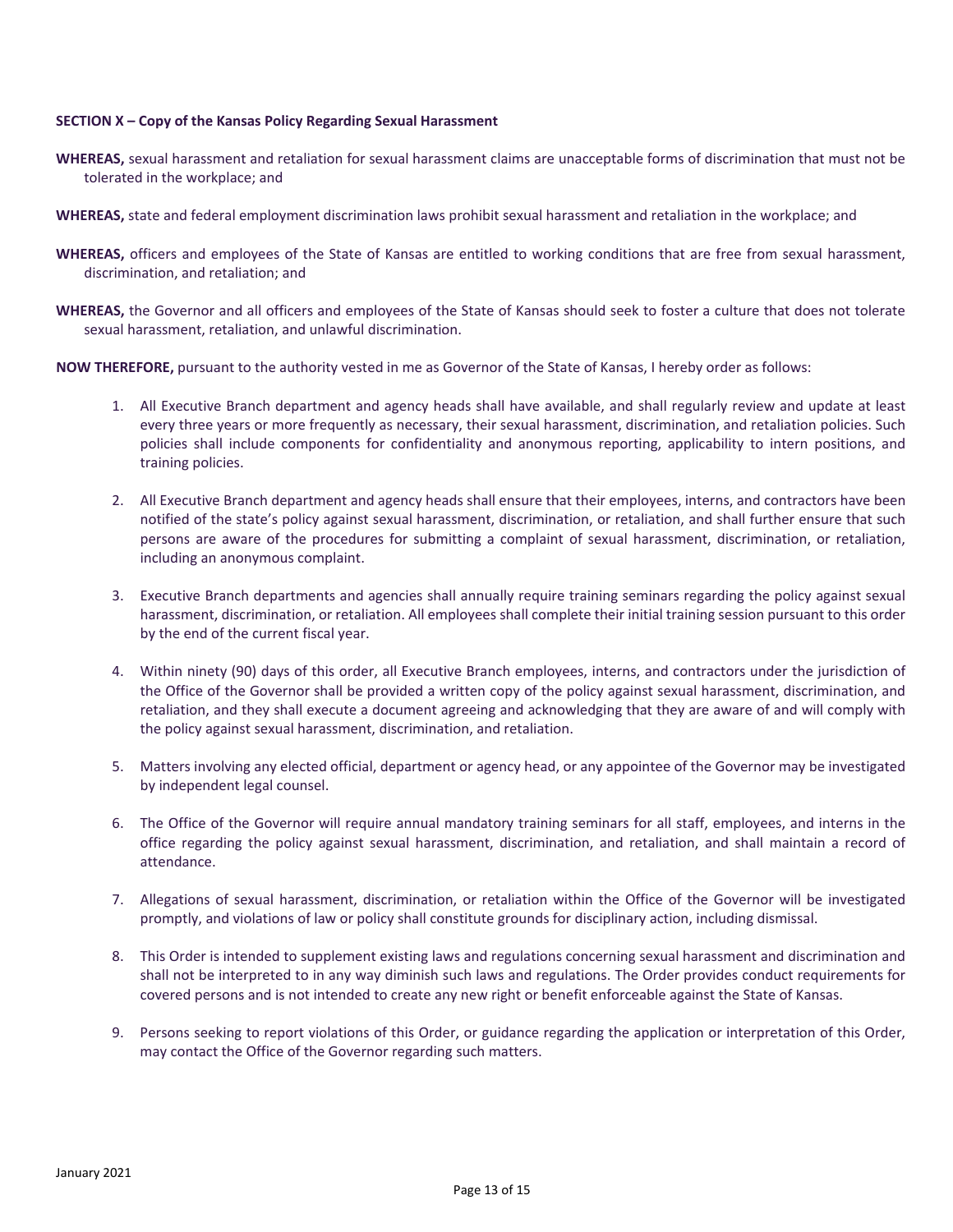# **eWIC Definitions**:

**Approved Product List (APL)** – An electronic file identifying WIC food items authorized by the Kansas WIC Program for purchase by WIC clients.

**Balance Inquiry (BI)** – to provide the eWIC cardholder with the balance of the food benefit prior to beginning a purchase.

**Cash Value Benefit (CVB)** – A fixed-dollar amount available in the WIC client's electronic benefit account to be used by an eWIC cardholder to purchase authorized fruits and vegetables.

**Electronic Cash Register (ECR) system** - An electronic device used for registering and calculating transactions at a point of sale.

**eWIC Cardholder** - An authorized person (i.e., participant, parent, legal guardian, or caretaker) in possession of a eWIC benefit card. This benefit card and PIN allows the cardholder to purchase approved food items prescribed to one or more participants assigned to a family's electronic benefit account.

**Kansas eWIC Contractor** - an EBT processor hired by the Kansas WIC program to manage eWIC transactions from transaction to vendor payment.

**eWIC Transaction** - An online, real time payment method that electronically pays authorized vendors for food items purchased by an eWIC cardholder.

**eWIC Card**- A benefit card issued by the Kansas WIC program to eligible clients. Food benefits for all family members are accessed through one account and one eWIC card. The eWIC benefit card is used by the eWIC cardholder to purchase approved foods at authorized Kansas vendor locations. Cards cannot be used in other states.

**Not To Exceed (NTE) amount** – The maximum reimbursement amount per item. NTE calculations are based on the average price of each item in the vendor's assigned to each specific peer group.

**Personal Identification Number (PIN)** - A secret identification number selected by the eWIC cardholder to prevent improper access to their WIC benefits.

**Product Look Up (PLU) code** - A 4 or 5 digit number defined by the International Federation for Produce Standards (IFPS). PLUs are used to identify fruit and vegetable products that typically are of variable measure.

**Universal Product Code (UPC)** – A specific type of barcode used to identify products sold by the WIC Vendor. WIC Approved UPC codes are contained in the APL file.

**Void** –to cancel a previously authorized and completed transaction. A WIC vendor may cancel the purchase of a single WIC food item, a method or payment or the entire transaction at the request of the WIC cardholder. (A voided transaction shall not be used to return or provide store credit for WIC foods.)